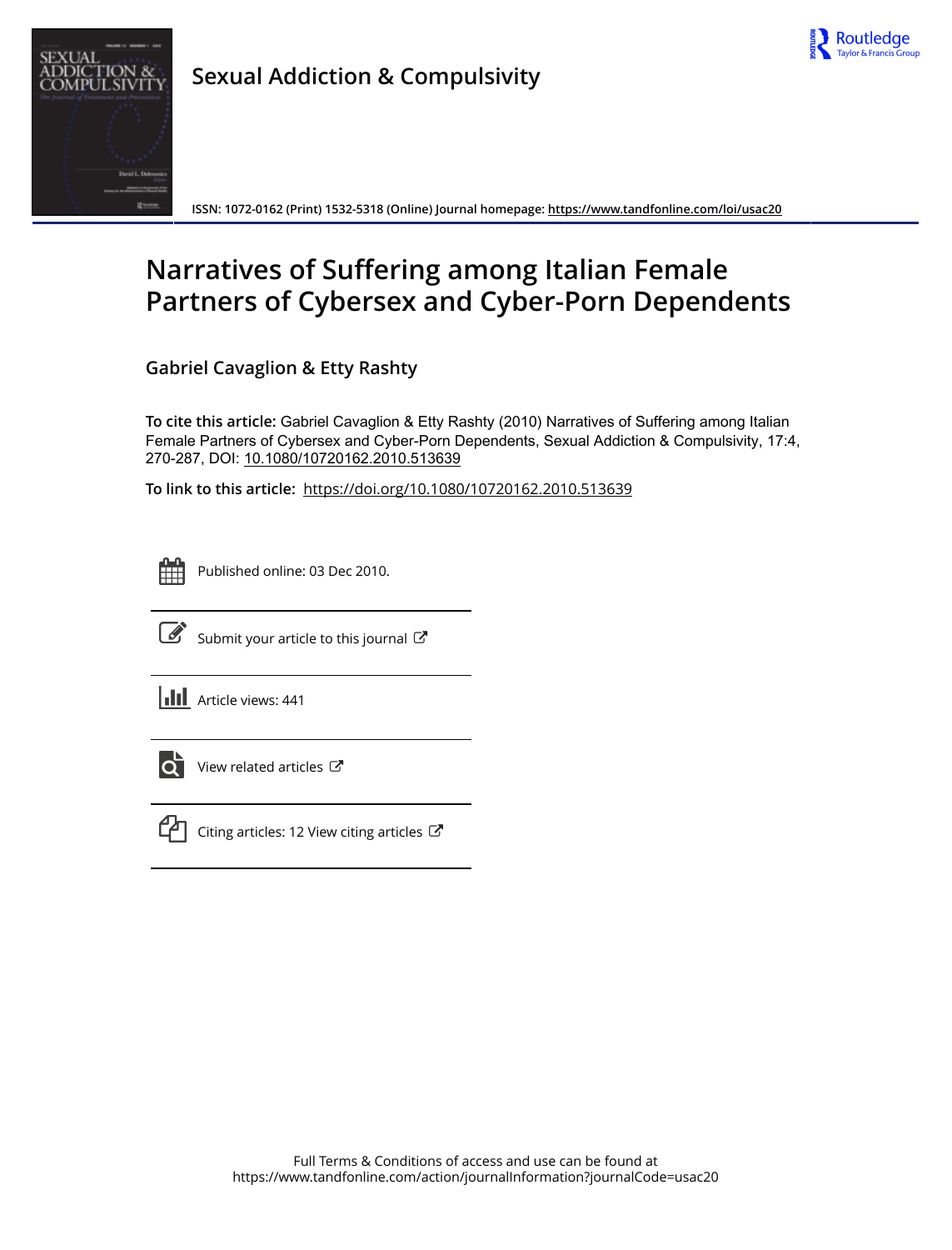

# **Narratives of Suffering among Italian Female Partners of Cybersex and Cyber-Porn Dependents**

GABRIEL CAVAGLION and ETTY RASHTY

*Ashkelon Academic College, School of Social Work, Ashkelon, Israel*

*This study analyzes narratives of Italian female spouses, partners and live-in friends of male cybersex and cyber-porn dependents. This qualitative study focused on 1,130 messages from female members and active participants in 2 Italian self-help groups on the Web that deal with the issue of male dependence (noallapornodipendenza and pornodipendenzaeamore). Major patterns of distress, primarily related to ambivalent emotions and the formation of an ambiguous loss are discussed as well as their implications on interpersonal, conjugal, and sexual life.*

# INTRODUCTION

In contrast to purchasing pornographic magazines and videotapes or sex with prostitutes, the Internet has several features which make it an ideal medium for anonymous and safe sexual activity (Cooper, Delmonico, & Berg, 2000a; Thomas, 2004). The key factors that make sex on the Internet a powerful medium are accessibility, affordability, and anonymity. This triad has been referred to as the *Triple A Engine* (Cooper, 1998). Young (1999) adapted these components to explain cyber-sexual addiction in terms of anonymity, convenience, and escape (ACE).

Virtual environments may have the potential to provide short-term comfort. It has been claimed that this might prove to be an advantage for selfexpression and social support for disenfranchised groups such as homosexuals (Griffiths, 2004, p. 200), lesbians, bisexuals, transgendered, and rape survivors (Cooper, McLoughlin, & Campbell, 2000b; Durkin, 2004; Sanders, 2008). However the dark side of these activities has troubling implications

Address correspondence to Gabriel Cavaglion, PhD, Ashkelon Academic College, School of Social Work, Ben Tzvi 12, Ashkelon, Israel 90618. E-mail: gabi58@zahav.net.il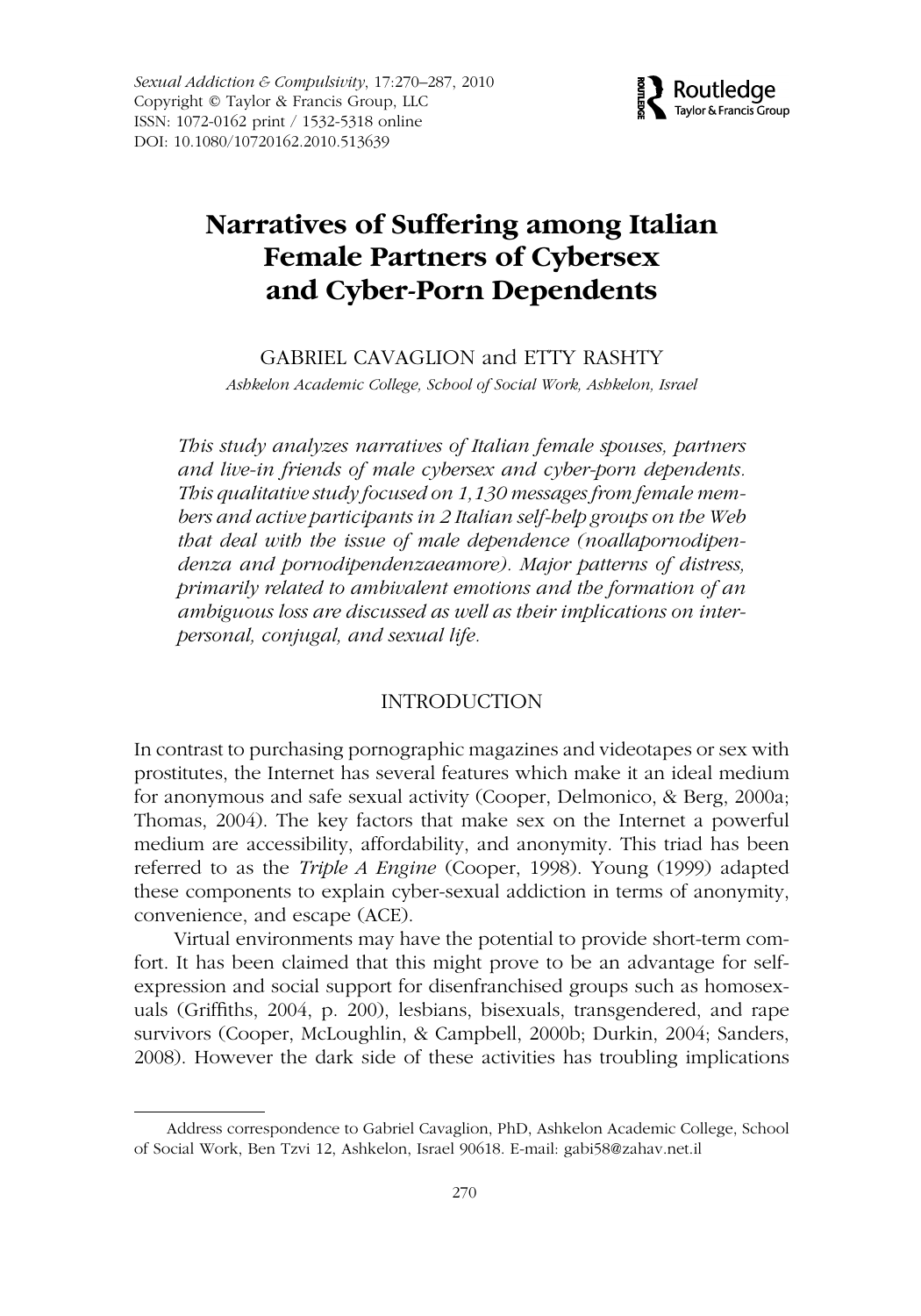on the intrapersonal and interpersonal level. Use can become excessive, and lead to personal problems such as loneliness, shame, boredom, depression, social isolation, sexual dysfunction, powerlessness, anxiety, and addiction with tolerance-withdrawal symptoms (Cooper et al., 1999b; Greenfield, 1999; Orzack & Ross, 2000; Young, 1998).

In addition, cybersex and cyber-porn use may impact significant others when a male's major preoccupation is surfing, masturbating, chatting online, and consequently dating offline (Schneider, 2000; Young, 1998). This activity may decrease the user's involvement, care, and availability to his family, and can negatively impact marriage and sexual relationships (Cooper et al., 1999a). Spouses, in particular wives and live-in girl-friends, when discovering the behavior of their male partners—either passive cyber-porn, e.g., peeping, pornography, or interactive cybersex, e.g., chatting or virtual meetings and consequently offline dating—may experience strong feelings of betrayal, rejection, abandonment, devastation, loneliness, shame, humiliation, jealousy, and anger, as well as loss of intimacy in the relationship (Schneider & Weiss, 2001, p. 92). It is no accident that the discovery of cyber-porn abuse or cybersex affairs was found to be a major contributing factor to separation and divorce (Schneider, 2000; Young, Griffin-Shelley, Cooper, O'Mara, & Buchanan, 2000).

If surveys are correct, 6%–10% of Italian adult male surfers frequently view pornography on the Web, and 5% are considered "addicted" (La Repubblica Correspondent, 2002; http://it.groups.yahoo.com/group/ noallapornodipendenza/ messages/80). If the pattern is similar to what has been found in other Western countries (Cooper, Putnam, Planchon, & Boies, 1999a; Greenfield, 1999), it is more than logical that many of these surfers have dealt with sexual addiction in other forms throughout their lives (Delmonico, 2002). The Internet simply becomes another way of acting out their addicted/dependent behaviors, with serious implications as regards their work and their social relationships.

For an *at risk or predisposed group*, the Internet may serve to foster the development of an already out-of-control sexual fantasy or urge that may not have developed into behavior until the introduction of cyber-porn and cybersex (Delmonico, 2002). Individuals at risk tend to complain about the gradual decline of their social and normal sexual lives, a loss of contact with friends, colleagues and partners and a growing lack of involvement and lower proficiency at work. Many distance themselves from their past identity and from relatedness with significant others.

Regardless of the typology or etiology (excessive use, compulsivity, dependence or addiction), when interactive cybersex or passive cyber-porn use take emotional and sexual precedence over a committed relationship the partner suffers (Schneider, 2002; Young et al., 2000).

This study does not rely on anecdotal literature, the more standard statistical online surveys (Schneider & Weiss, 2001), qualitative studies by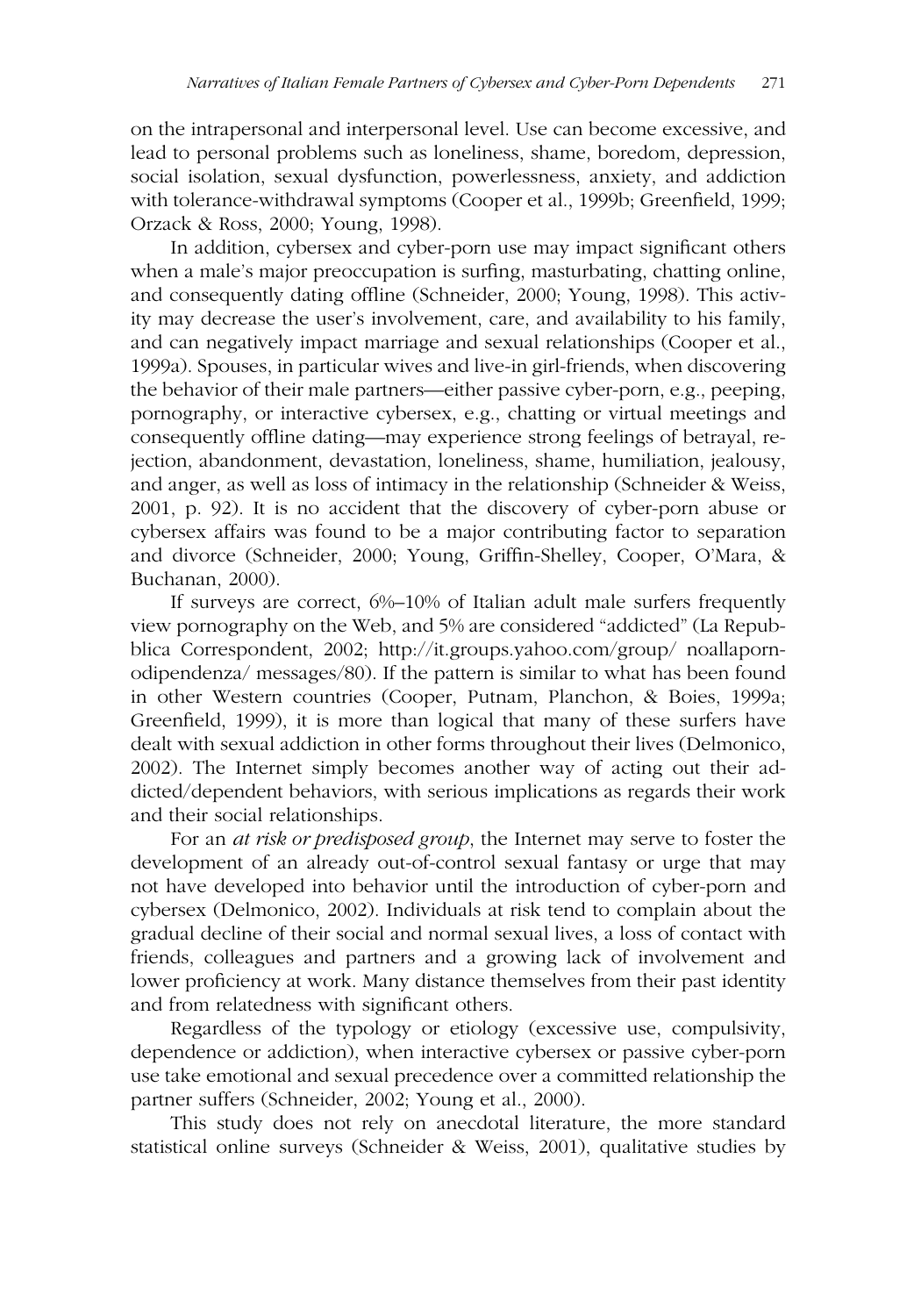interviews (Waskul, Douglas, & Edgley, 2000), projective tests based on story completion tasks (Whitty, 2003; 2005), information provided by mental health professionals (Mitchell, Becker-Blease, & Fimkelhor, 2005), or on clinical-professional case study reports (Goodman, 1998; Schneider & Weiss, 2001). Although all the above have contributed to the field with their own different approaches, they have methodological limitations (Griffiths, 2004), in particular when many of these studies are conducted on academic students. By contrast, this paper directly analyzes the narratives of spouses and live-in friends of "cyber-porn dependents" (as they define themselves) to explore the major patterns of distress as expressed by these women in an Italian Web forum. Based on Grounded Theory, this research collected all data, i.e., all the content of the messages in the forum, as a first hand way to characterize them.

## METHODOLOGY

Internet self-help groups, in particular those that eschew professional or academic involvement, are more than suitable for a grounded methodological approach. Analyzing self-help groups on the Web for the messages of spouses, partners or live-in friends of sex or porn-dependents provides first-hand material about the issue, and thus avoids academic and professional mediation or any sort of second hand interpretation/designation/ pruning/classification.

These virtual self-help forums create an intensive virtual reality of engagement and involvement (Greer, 2004). In fact, members of an Internet self-help group interact in a crowded and intensive virtual space where they can express opinions and emotions directly without intermediaries, and where the forum elicits intense human feelings and networks of developing and changing personal relationships (Rheingold, 1994).

However there are other limitations to this methodology, including a lack of any information about true identity (gender, age, etc.) of the participants, and personal reports on a control group, such as women and partners of porn-dependents who do not express suffering and/or do not participate in the forum. Participants in the Web forum may act in an "unanchored state" when the basis of all social contract is uprooted (Reid, 1998, p. 36). However his "unanchored state" may have positive implications. The electronic forum, freed of the constraints of face-to-face communication, can create a resilient on-line community with significant human qualities such as equality, honesty, empathy, and friendship. The Internet allows for free expression of opinion with relative impunity, even if this does not conform to the rational and conventional standards of a well-ordered society. Sometimes immediacy, simplicity of form, and lack of face-to-face interaction do not detract from the social impact of these exchanges. Anonymity is often valued because it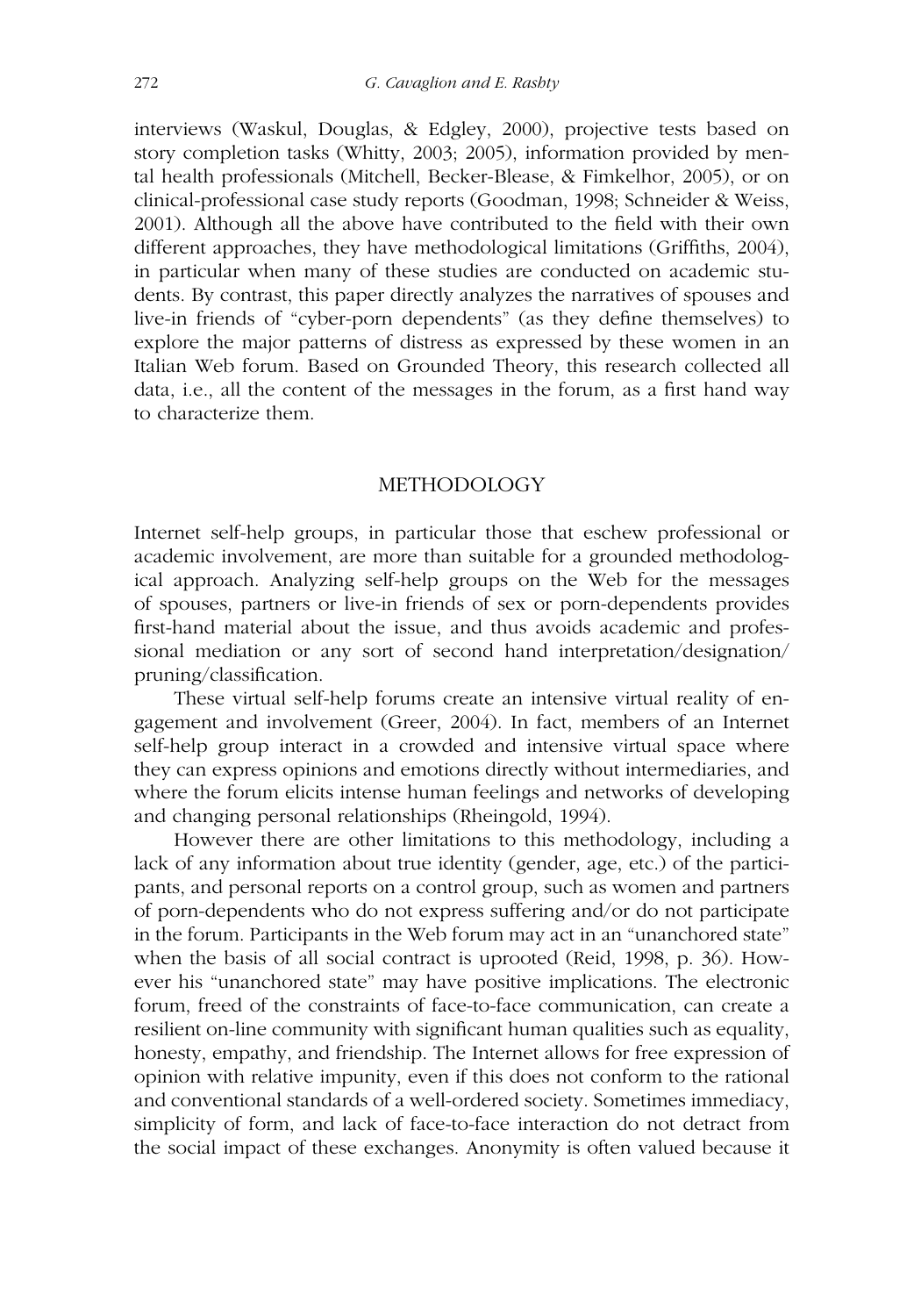creates opportunities to reveal one's true self and to engage in genuine, authentic forms of interaction, by expressing aspects of personality that social inhibition would generally encourage one to suppress (Baym, 1995). If, these attributes can be used for supporting disenfranchised communities (Sanders, 2008, pp. 79–87), they also can be used for advancing personal or group relief and healing (Amichai-Hamburger & Furnham, 2007; Cavaglion, 2009; Grohol, 1998; King & Moreggi, 1998). The *Triple A Engine* characterized by accessibility, affordability and anonymity can thus be co-opted for a positive activity of group sharing and support (Cooper, Scherer, Boies, & Gordon, 1999b, p. 96).

This study is based on narrative analysis and an interpretive approach to support-groups' messages collected and reviewed from two different Italian sites in Yahoo! on the Web: the Italian *noallapornodipendenza* (site for mostly male porn-dependents), and *pornodipendenzaeamore* (site for female partners of porn-dependents) support groups on the Internet (http://www. groups.yahoo.com/group/noallapornodipendenza and http://www.it.groups.yahoo.com/group/ PornodipendenzaeAmore).

It employs narrative analysis and an interpretive approach (Agar & Hobbs, 1982; Riessman, 1993). Narrative analysis aims at understanding cognition, culture and community. It has been defined as a field that is emerging from several disciplines as a way to understand human experience, memory, and personal identity from the point of view of a person in a social context. In its simplest form, the narrative approach means understanding life as a constructed story (Rappaport, 1994). Using coding procedures that clustered sentences in the messages in analytically relevant ways (Grinnell, 1997), similarities in the messages were mapped and conceptual themes and patterns were identified to buttress the interpretation of symbols and concerns about issues related to the subjective distress of the female participants.

# The Character of the Self-Help Groups on the Web

The first group, *noallapornodipendenza* (transliterated loosely as *nopornodependence*), was founded in April 2003 by Vincenzo Punzi, under the username of Marco, an economist in his sixties who suffered from cyberporn dependence for 10 years and decided to create a self-help group on the Web, following the advice of his psychotherapist. Later he wrote a book on his experience (Punzi, 2006). As of February 2010, after almost 4 years of activity, the group has 3,352 registered members. It is one of the biggest and most resilient self-help group in the Italian Yahoo!. It had an average of 270 messages per month in 2006, which doubled in 2007 (to 644). During 2009 the site had an average of 300 messages. Separate studies have been published on voices of suffering from male cyber-porn and cybersex users (Cavaglion, 2009) and coping strategies by participants in this group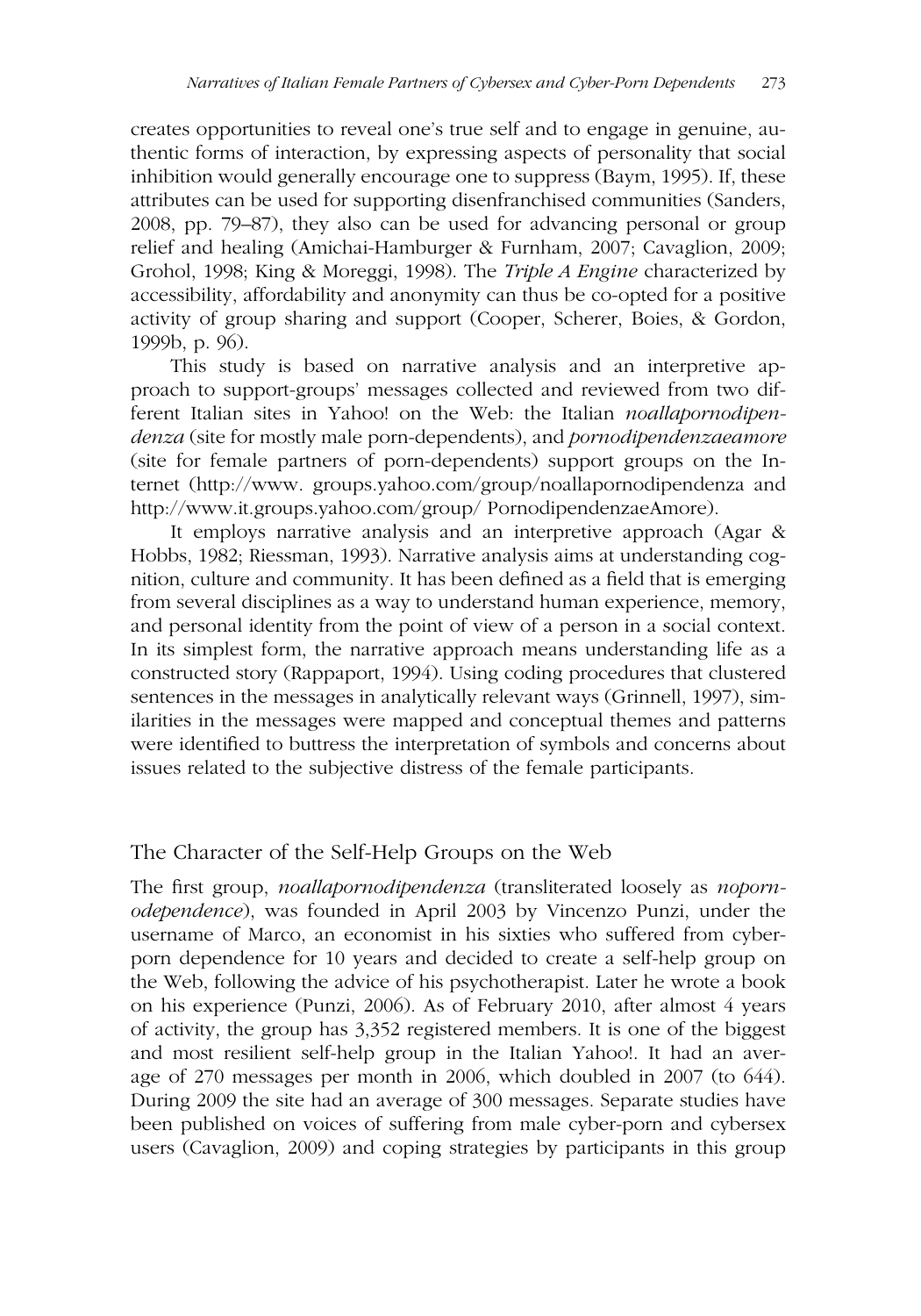(Cavaglion, 2008). This project focused on female voices in this group. In fact, from the very beginning, this Italian site for porn-dependents, who are mostly male adults, allowed and encouraged wives, partners and girlfriends of cyber-porn and cybersex dependents to share their experiences, take part in the discussions, give and receive advice, and express their feelings. Moreover, the homepage of the site has a special link titled "the woman of the porn-dependent" (in Italian *la donna del pornodipendente*), which collects the most significant messages sent by female partners. It includes a total of 384 messages from 104 women who, according to the subtitle of the link "are desperate, humiliated, going crazy, afraid, and sick of all his lies." The messages were collected by the moderator, Vincenzo Punzi, until September 28, 2007. The content of all these messages in this link were analyzed.

The second and more recent site (*pornodipendenzaeamore*, the closest English is *porndependenceandlove*), was founded in Italian Yahoo!, in August 2007, by a woman, nicknamed "Ursula," who was an active female participant in the male group and decided to create and administer a group for female partners. The homepage of this new site stresses that:

This should be a place where partners of porn-dependents can continue the path started in the group of *noallapornodipendenza*, a place where we can develop themes that may seem obsolete for those in the male group, a place where porn-dependents can become aware of the feelings and states of mind of their partners, a place to express the anger and frustration we feel while escorting our partners down this troublesome path, a place to cry, ask and give, to cope with doubts and fears. ... A place which frees us from the responsibility which we erroneously took on ourselves, a place to try to reconstruct an identity and new strength to start again on the side of the person we love.<sup>1</sup>

This female group remained small in terms of its number of active participants (an average of 2 dozen, in total 96 registered members), and the average number of messages per month. During 2009 only 14 messages were sent and unlike the "life expectancy" of the male forum counterpart, this group could have lost its momentum and may gradually disappear.

The content of all 746 messages on this site (last accessed on February, 2010) was reviewed since despite its short life and its size, this group elicited a chronological analysis of messages from participants from the time they discovered their partner's behavior. Notwithstanding the differences between male and female groups, in the identities and the contents of their participants, in their size and in their histories (and personal stories), both Italian sites started "from scratch" in an inductive and spontaneous way, from a shared feeling of crisis and despair. Porno-dependent males relate their journey of soul searching and self-discovery. In their metaphors, male participants often talk about being "lost navigators" (navigator in Italian also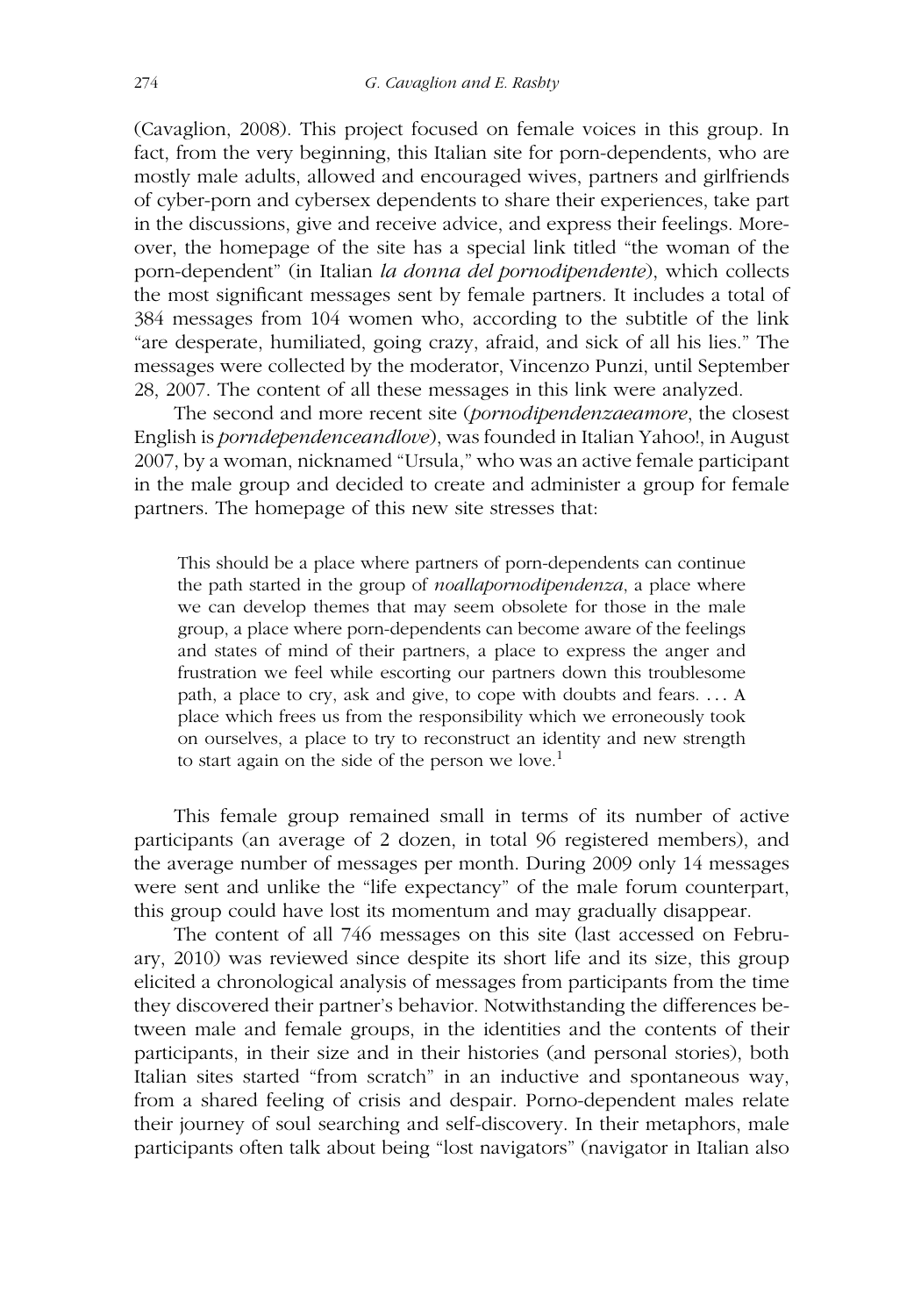means a surfer on the Web) or survivors of a "shipwreck." On the other hand, female partners of addicted men mostly used terms like "lost companions," "being on the same boat," or escorting their partners on a common troubled journey.

Another common characteristic of both sites is the involvement of the moderators (Vincenzo Punzi and "Ursula") to maintain an atmosphere of safety in the group. Both groups are carefully protected by the moderators through established healthy boundaries and norms. Vitriolic flame wars that include teasing, mocking, or humiliating members of the group are censored. The same can be said about hackers and *agents provocateurs* from porno sites who, as found in other studies, can cause the immediate collapse and the dissolution of support or self-help groups and the destruction of the site (Reid, 1998).

Coding the narrative and clustering sentences in the messages in analytically relevant ways revealed many similarities in the women's messages. The postings were more on the level of distress and suffering and less on the level of coping and recovering. Many of the male partners' activities were not clearly defined by the participants (cyber-porn, cyber-sex etc.) and these messages were not clustered under specific headings of sexual online or offline infidelity/betrayal, emotional infidelity, pornography, etc. However, regardless of activity it has been reported that women perceive men's emotional involvement in online activities as authentic acts of infidelity (see Whitty, 2003).

The differing nature of behavior on the Internet versus face-to-face interaction can create a sense of ambiguity in terms of what kinds of interactions constitute acceptable and unacceptable online behavior. However for many women, mental exclusivity might be considered as important as sexual exclusivity. Roscoe and colleagues (1988) identified gender differences in what participants considered to be violations of fidelity. Men were more likely to state that a sexual encounter with a different partner was an example of infidelity. By contrast, women were more likely to state that spending time with another and keeping secrets (both typical behaviors of porn/sexdependents) from a partner were acts of infidelity, even without any sexual involvement.

Voices of Suffering among Partners: Emotional Ambivalence and Ambiguous Loss

Cybersex and cyber-porn activity, mostly viewed by men, can be seen as a factor in a dysfunctional relationship that lacks mutual recognition and sharing. It enables surfers to be involved in a relationship with a real woman while simultaneously being involved in an emotional or sexual relation with many virtual women. It is likely that pornographic dependence defines a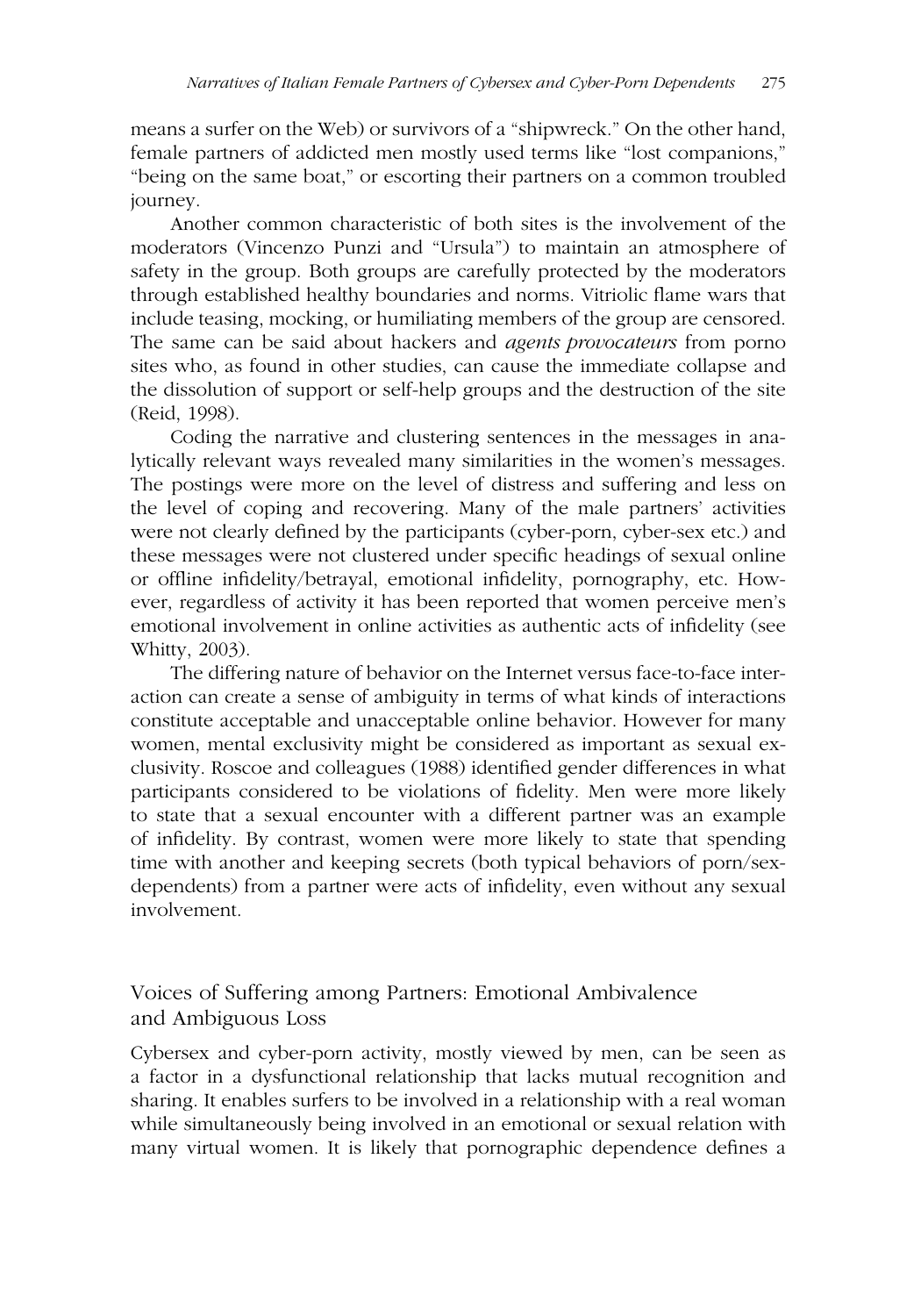struggle for control. The man's need to negate his partner's identity finds a different outlet via virtual images or acts with women. This activity may enable men to feel strong, powerful, and satisfied in a comfortable fashion and without any disturbance. By using pornography, such users create a bond with women by looking at them, taking possession visually, and conquering them. In this way users create an act of destruction and annulment, an act which makes them feel power, strength, and satisfaction and in this way allows them to reach an ephemeral sense of self-soothing. This effect is unfortunately achieved by controlling, humiliating, and decreasing the worth of women in general.

As researchers have pointed out, a virtual relationship is clean and perfect: it always involves a good looking partner, free from blemishes and tailored to the person's tastes; there is no need to resolve differences because there are many other available and desiring partners out there, and a virtual relationship is available any time (Parker & Wampler, 2003, p. 417). A male cyberporn addict does not require a partner who is a full person living a full and independent life. Rather, he needs an object that can be totally conquered and controlled. As only a virtual object can fulfill such a demand without complaint, a situation is created in which a couple lives in a false relationship as a "supposed couple." In this relationship, the real female partner can feel objectified. This relationship often impairs the couple's ability to communicate truthfully (Young et al., 2000, p. 67). The following passage from the Italian forum depicts this situation (marzietta):

Here comes the weekend, and it is so difficult to be near him and see he is not attracted to me. Boys! He is treating me like a Teddy Bear. What anger! He is very sweet, and talks to me as though I were a tender Teddy Bear. He hugs me all night ... and I should punch him in the face ... He makes me sick, you don't have any idea how vilified I feel ... how helpless I feel.

In sociological terms, the condition of many of these women can be defined as a condition of being/not being, in betwixt and between, present/absent, subject/object, in other words a *liminal state*. Liminality, (from the Latin *limen*, "threshold"), was defined by Victor Turner (1967) as a social state characterized by ambiguity, openness, and indeterminacy. Adolescence, mid-life stages, hospitalization, pilgrimages, or near-death experiences can be seen as periods of transition or liminal periods, when one's sense of identity dissolves to some extent, bringing about personal or group disorientation. In this period, a transition between two states (child/adult, life/death, departure/arrival) may not be fully possible. Those who remain in a state between two other states, "hanging by a thread" may be defined as liminal.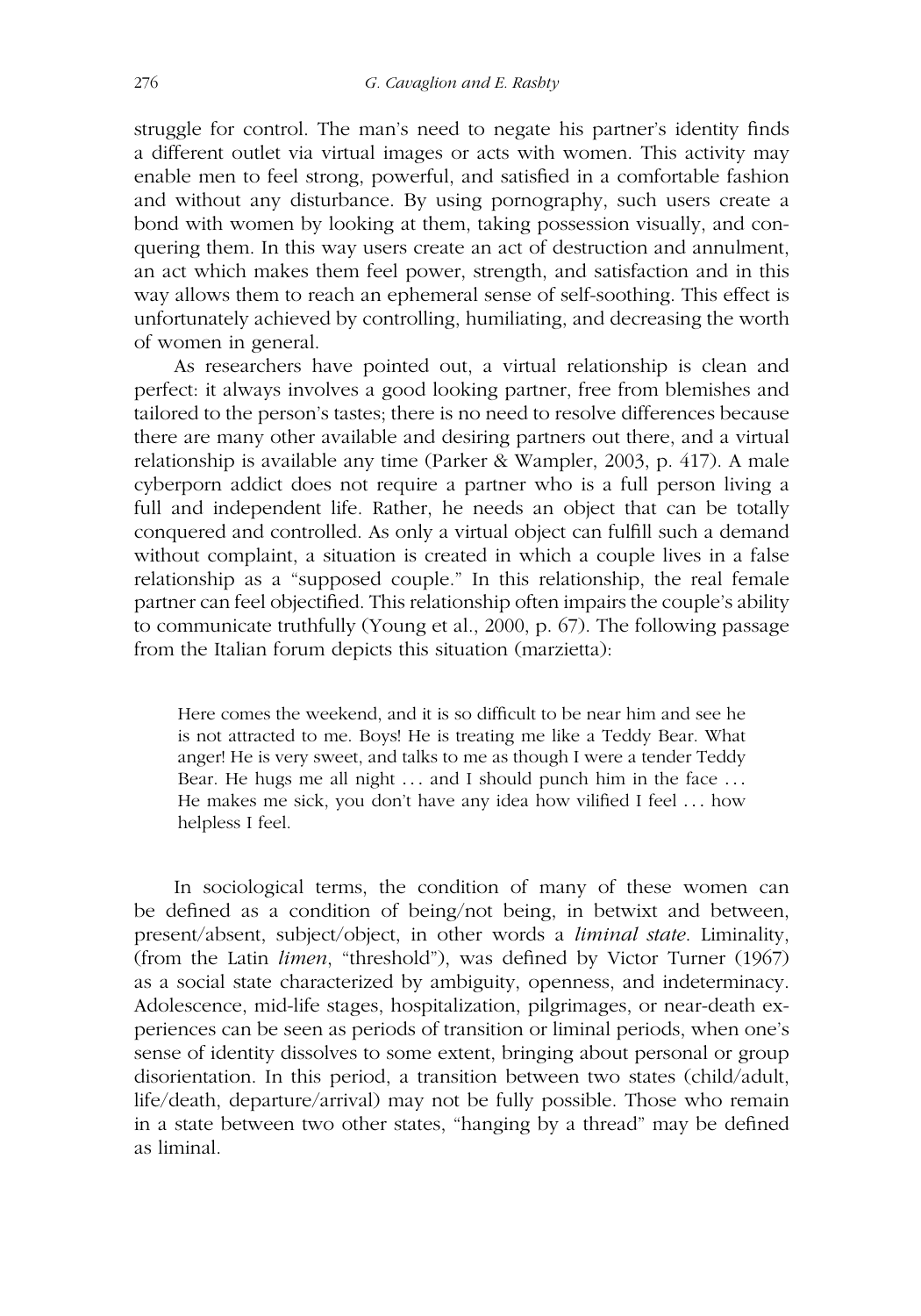Many of the emotional patterns of female partners could be said to derive from an ambivalent situation of liminality, which on the psychological level can be termed *ambiguous loss* (Boss, 1999). Boss suggests that in the human life cycle there are two basic kinds of ambiguous loss (1999). In the first type, people are perceived by family members as physically absent but psychologically present, because it is unclear whether they are dead or alive. Missing soldiers and kidnapped children illustrate this type of loss in its catastrophic form (p. 8). In the second type of ambiguous loss, a person is perceived as physically present but psychologically absent. This condition is illustrated in the extreme by people with Alzheimer's disease, addictions, and other chronic mental illnesses. In more everyday situations, people who are excessively preoccupied with their work or other outside interests also fit this category (p. 9). Hence the definition can be extended to relatives of porndependents, many of whom can be defined as addicted and excessively busy and preoccupied with their online and offline emotional and sexual activities.

In both types of ambiguous loss, those who suffer the loss have to deal with something out of the ordinary because there is no closure. Ambiguous losses can traumatize, as does unresolved grief. This type of loss is a psychologically distressing event that which is outside the realm of ordinary human experience. But with ambiguous loss, the trauma provoked by this ambiguity continues to exist in the present. It is typically a long-term situation that immobilizes, not a single event that later has flashback effects (pp. 23–24). Clearly living alongside a porn-dependent is a condition without any social or cultural designation, meaning, or recognition.

The messages show that the discovery of partners' activities in cybersex and cyber-porn became a stressful and devastating event for most of the women that eroded their sense of integrity and well-being. Like a complex and continuous traumatic event, many felt a real catastrophe had happened in a sudden and very unpredictable way. Women expressed "a sense of inadequacy and impotence" (Ursula), that they were "going to die" (Ursula), "just crying and sleeping" (Daniela), "being pressed by a rock," "death and death," "with a broken heart" (Maria Rossi).

Others, like in any traumatic experience, expressed their shock by physical pain: "I have terrible stomach pains and I smoke a lot ... I am destroying myself I cannot get out of it" (ausika), "I feel bad, I want to disappear forever" (annalisa). And also: "I lost 12 kg. I am losing my hair, I smoke three times more and I even drink" (Roberta Calace).

Ambiguous loss can cause personal and family problems, not because of flaws in the psyches of those experiencing the loss, but because of situations beyond people's control or outside constraints that block the coping and grieving processes. Perceiving loved ones as gone when they are physically present can make women feel helpless and thus more prone to depression, anxiety, and relationship conflicts. The ambivalence in this loss is confusing,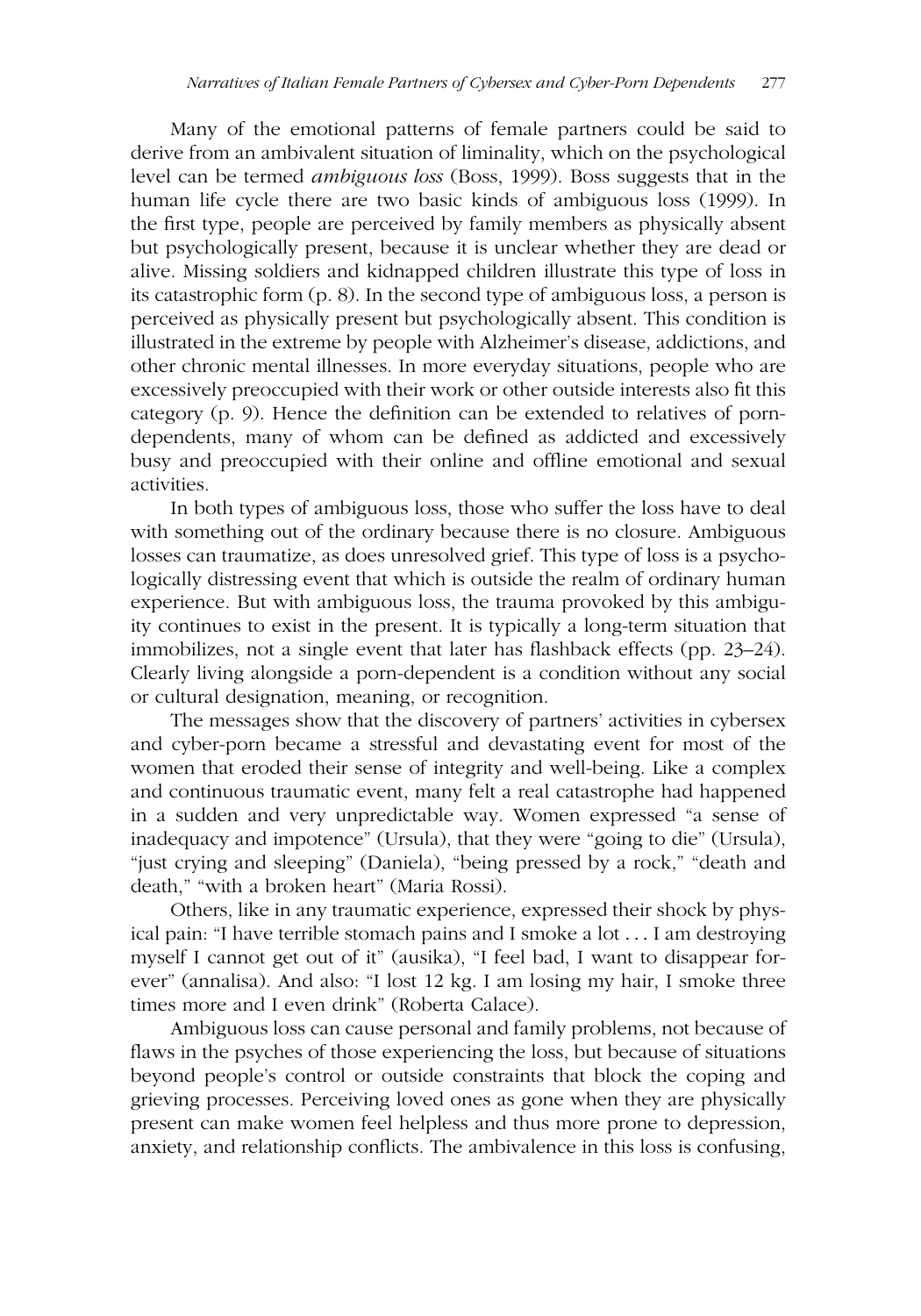and women indicated that they had become baffled and immobilized. They do not know how to name, define, or make sense of the situation. They cannot problem-solve because they do not yet know whether the problem (the loss) is final or temporary. Moreover, the uncertainty prevents women from adjusting to the ambiguity of their loss by reorganizing the roles and the rules of their relationship with the loved one, so that the couple freezes in place. Many participants stated that they were living in a separate life with their partners. The emotional and sexual relationships become "mechanic, cold, sad. A squalid and rare formal obligation ... that made me feel more and more alone" (Maria Rossi).

It has been shown elsewhere that spouses who lose interest in sex with the cybersex user report being repulsed by the user's sexual activities with cybersex, phone sex, live encounters, etc. (Schneider & Weiss, 2001). This generally does not cause a problem for the cybersex user, who has already substituted cybersex for sex with spouse. On the other hand, when it is the user who loses interest in sex with spouse, this is definitely a problem for the spouse, who feels angry, hurt, rejected, and often sexually unfulfilled. This complicated relationship with the partner can lead to forms of isolation from the social world (p. 126): "feeling of shame, self-blame, and embarrassment about having sexual problems accompany the early days of dealing with a partner's cybersex addiction." These feelings may prevent the spouse from talking with others and asking for help. The resulting isolation only serves to worsen the situation. As Boss (1999) indicates, in other cases of ambiguous losses, the lack of social and cultural recognition of this condition, and the absence of grieving rituals contributes to the feeling of isolation.

One woman stressed: "Because of his double life I have to handle a double life too. I was used to talking in a transparent way with everybody and sharing with my best friends without inhibition. They see that I feel bad but I cannot talk to them about it. With anybody. I feel like I am living with a person that I don't know, I am desperate" (Sweet Eyes).

Female participants feel helplessness in this ambiguous condition, in particular when their partners express detachment, aloofness and lack of relatedness in marital, sexual and familial life. As many women stated, the harm is not only the use of pornography but its side effects: "It is terrible not existing anymore for a man to whom I have dedicated 21 years of my life" (Minnie). Most interpreted the warning signs of an end of their love relationships in their partner as a sign of real betrayal (see also Young, 1998, pp. 124–130). These include changes in sleep patterns, demands for privacy, ignoring household chores, evidence of lying, personality changes, declining investment in the marital relationship, and in particular loss of interest in sex.

These points can be identified in the following passages: "I can pardon him, but every time he masturbated in front of that PC, he betrayed me. I always told him that, and I will tell it forever" (pdaniela). And also: "what hurts us is not the porn-dependence by itself, but the lie that goes with it"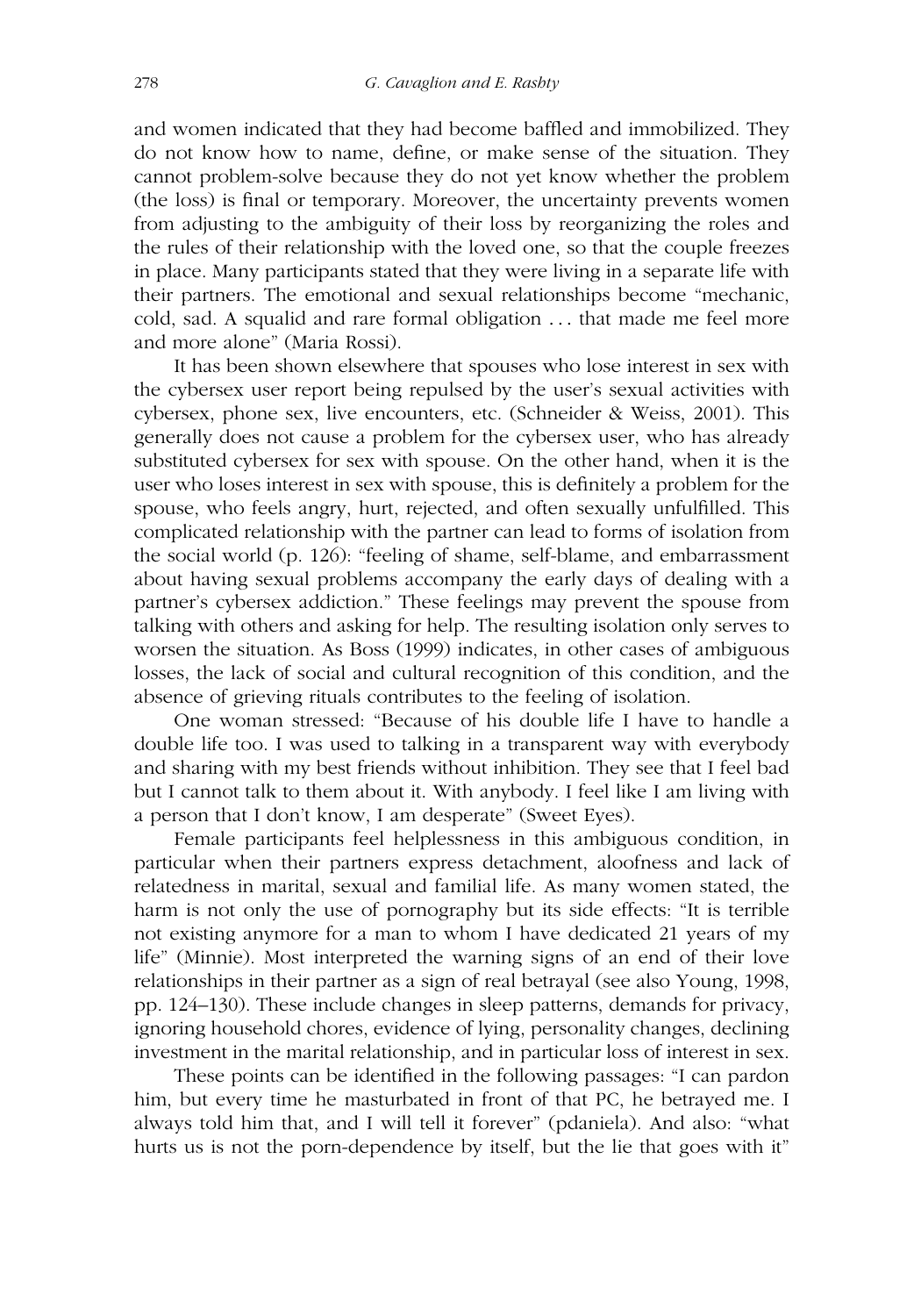(paola). For others, having a double life even without any real sexual relation with women is in itself a form of betrayal (giov.\_d'arco). In the narratives of the participants there is a significant split between past and present, as though the "discovery" became the watershed between perfect past life and present crisis, with its "shattered assumptions" of integrity, love, and safety, after the sudden traumatic experience (see also Janoff-Bulman, 1992). Another form of mental dichotomization can be found in their antithetic attitudes toward their "good" and "bad" partners. These attitudes cannot be integrated into a new form, leaving the woman in a state of ambivalence: "He was a good husband, a good father, we had a good relationship etc., but now ..."

In general the messages rarely recount the relationship before the discovery, but when doing so the period is mostly idealized. When remembering the past, women briefly described their partners as having been handsome, kind, and sensitive ("*magnifico*"). The relationship with their partner either on the emotional or the sexual levels was satisfying. But at some point the female partner learns of the cyber-porn or cybersex user's activities. The idealized image of their perfect partner collapses, and the women have to come to terms with unknown negative aspects of their partner they had not known before: "where is my old male gone who deserved to be called a man?" (dicobasta 69).

This change of attitude, from a "good" to a "bad" man, past and present can happen suddenly or gradually. It can happen accidentally, when the partner comes upon activities in progress or turns on the computer and discovers pornographic pictures, or it can happen as a result of deliberate investigation. In either case, the partner's ignorance and denial are over (Schneider, 2002). A few participants stressed that the writing on the wall was obvious. They noted that the use of pornography was present when they first met, but they colluded with this behavior or did not pay any attention because they considered this behavior typical to any open-minded single man.

Thus negative attributes in the present do not integrate with past perceptions of the partner; rather, they replace the former "over-idealization" of the male partner. From a handsome, kind, altruistic, mature, and adult man, he becomes an insane, immature, wayward, shameful, dishonest, cheating, irresponsible, and sadistic child, a "clumsy adolescent" (giov. d'arco). From a past depiction of a whole and healthy man he becomes a sick person, suffering for "a dependency, an obsessive-compulsive disorder" (giov. d'arco).

These feelings of impotence are exacerbated by the male users' behavior of concealing, lying, dissimulation, promising, or overt anger toward the partner. Similar to what was found by others (Schneider, 2002), in most of the stories, when confronted by the female partner, the male user denied or minimized the significance of the behavior and even suggested that the real problem was the partner's lack of sex appeal or lack of a liberal or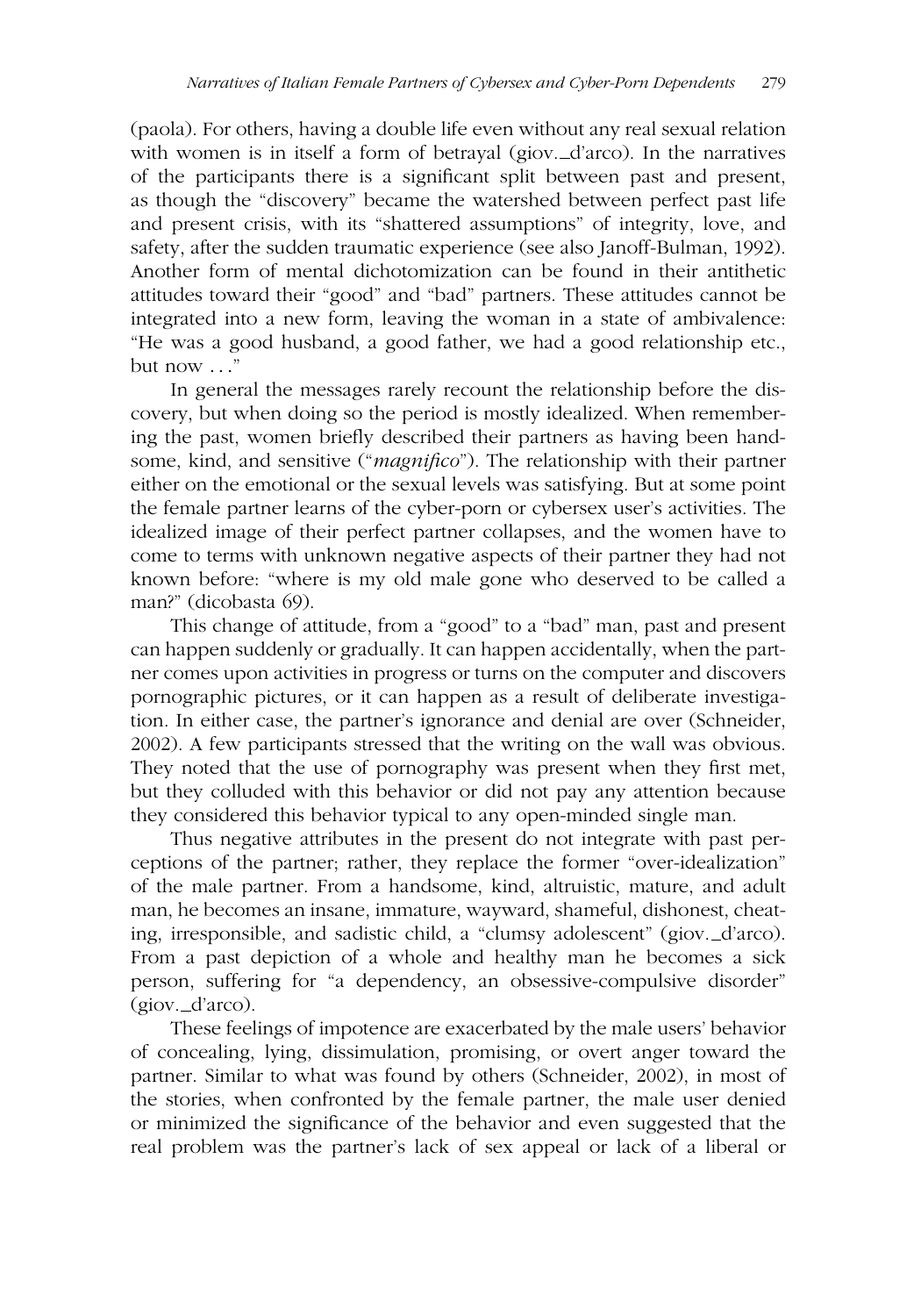open mind toward pornography: "I discovered that he downloads videos with incestuous themes. There are no signs of shame. [He says]: 'what's the matter, tomorrow we will look at them together"' (Francesca). This dynamic of collusion fuels more tension and clashes in the conjugal relationship, leaving the women in an unbearable state of ambiguity: "at the beginning I had a fight with him, but Andrea made me feel guilty saying that everybody does it and it is just for fun and curiosity. He asked me to join him but I felt embarrassed. All I got was feeling unsafe with my man, afraid of not being attractive anymore" (Ausika). Moreover, in most cases this negative escalation in the relationship is maintained by the tendency for the user to return to cyber-porn or cybersex activities even after discovery by the spouse, no matter how sincere the initial intention to quit: "then I discovered that whores are also involved in this nice picture ... at that point I felt real death ... and disgust" (Maria Rossi). A common result is a cycle of discoveries, promises made and broken, and additional discoveries and promises. Again there is no clear definition of the problem, no clear cut resolution or closure, and the situation remains ambiguous and ambivalent. The feeling of inadequacy and powerlessness is enhanced as well by the fact that in most of the cases of cyber-porn the third party is not always a real person: "I thought I had a transparent relation with him then it came. ... The PC. Fighting another woman to save a marriage is understandable ... but fighting all this ... I am powerless" (Annacento). The sense of powerlessness and inadequacy is also expressed on the sexual level: "when I discovered it ... I started asking what is missing in me, or rather, what was I unable to perform (sexually)" (Maria Rossi). "Ursula" felt clumsy, awkward and inadequate. "Lamured82," one of the last participants in the group, stressed that the roles had changed: "he always makes the excuse of having a headache..."

As Schneider indicated (2000), cyber-porn and cybersex are seen as so destructive because of their adverse effects on women's self-esteem: "I feel a lack of self esteem and trust from the dearest people" (cateblue). Cyberporn and cybersex tap into partners' deepest insecurities about their ability to measure up or to compete with images of young girls and porn stars. The knowledge that the addict's head is full of erotic images inevitably produces a comparison in his partner between the spouse and the fantasy woman in terms of appearance, desirability, and repertory of sexual behaviors. The spouses feel they are competing with computer images and cannot win in a never-ending competition (Schneider, 2000). As stressed (Schneider & Weiss, 2001, p. 92): "the result is often confusion: on the one hand, a desire to emulate and be as desirable as the cyber-image, and on the other hand, revulsion at the lack of intimacy and mechanical nature of the sex." Here are a few of these comments by Italian participants:

"I don't have a perfect body like those porn stars" (Minnie). "I will never compete with the women I see in his pc" (attoride). "After we had a fight nothing changed. I cannot compete with these extreme images. I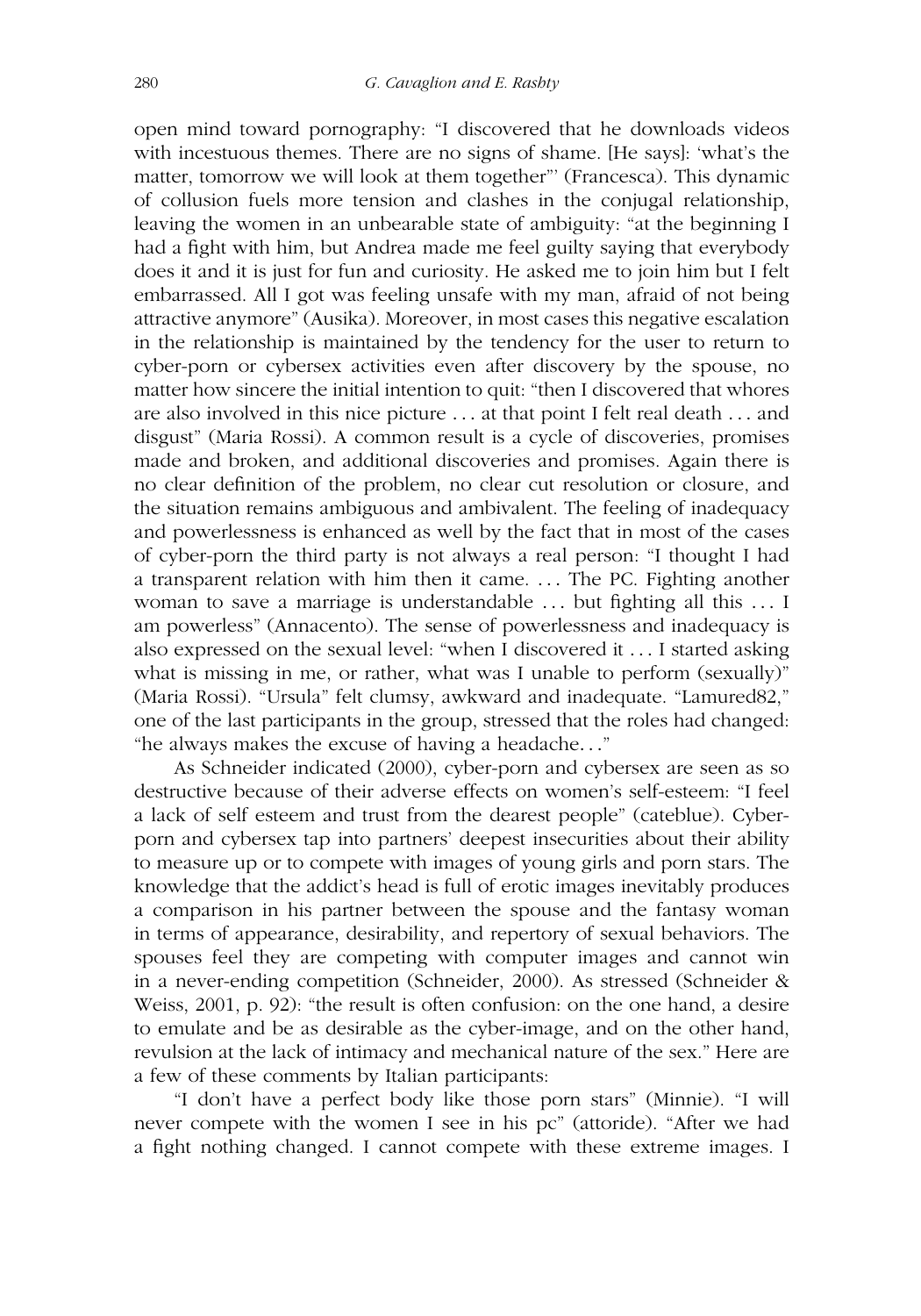am afraid" (violanavi). "Yes I feel jealous" (Ausika). "I feel inadequate and unwanted" (Laura 280170). "I feel I am competing with these women who obviously look different from me ... I would like to feel I had better arguments" (fede). "I thought that the problem is me, I am not sexy and pretty enough, (moreover I am pregnant), and I felt it was justified to think that he was looking elsewhere for what I was not able to deliver ... I discovered that he was chatting with these 'nice madams'... I felt betrayed, offended and humiliated..." (yayita). "Our sexual life does not exist, it has less fantasies, he rushes through it and doesn't want to make real love" (preoccupata05).

For many women the causes of their mate's cyberporn are related to their own physical appeal, and these women may feel that they exist only if they can attract their partner:

for him it is not a problem. Is a hobby, a form of play, a pleasure 'because men are like that' ... I suffer from depression, I am fat ... and for seven years we did not make love ... I thought it was my fault, because I am not attractive and not feminine ... this became his alibi ... he doesn't feel guilty for what he is doing, he doesn't feel distress (frecong).

In this type of situation, women mostly express a feeling of disgust and a sense of being contaminated by a dirty and filthy partner, a sort of contaminating enemy suddenly found in their bedroom. "Ursula" states that female partners may therefore suffer from porn-dependence by osmosis. "giov. d'arco" added that: "the porn-dependence fills the brain not only to those who are suffering, but also, even more to those who are standing on their side, impotent and powerless waiting for the earthquake." The continuous dynamics of anger, hurt, rejection and sexual dissatisfaction in an unresolved ambiguous situation, can be seen in this narrative:

it is a continuous vilification, I fell ugly and unattractive ... We rarely make love ... and we have been together less than one year ... at the beginning I thought he didn't like me ... then I discovered that every day, as a habit, at the same time he used to view porn-sites ... and do it alone [masturbate]. It is humiliating ... I am really suffering but he doesn't see that. Those rare times when he get close to me he does it as a duty, because, probably he realizes that for 20 days he has not touched me, and I feel that when we do it [sex] he has to concentrate on other things in order to [sexually] perform. I feel annihilated. What should I do? I tried to talk to him when I found [on the computer] links to those sites ... but he says that all men do it and it is just curiosity ... we do not have any intimacy and I feel more insecure (Marzietta).

Female partners express guilt as well in their attempts to take control of the situation. They feel bad about being the ones who spied, discovered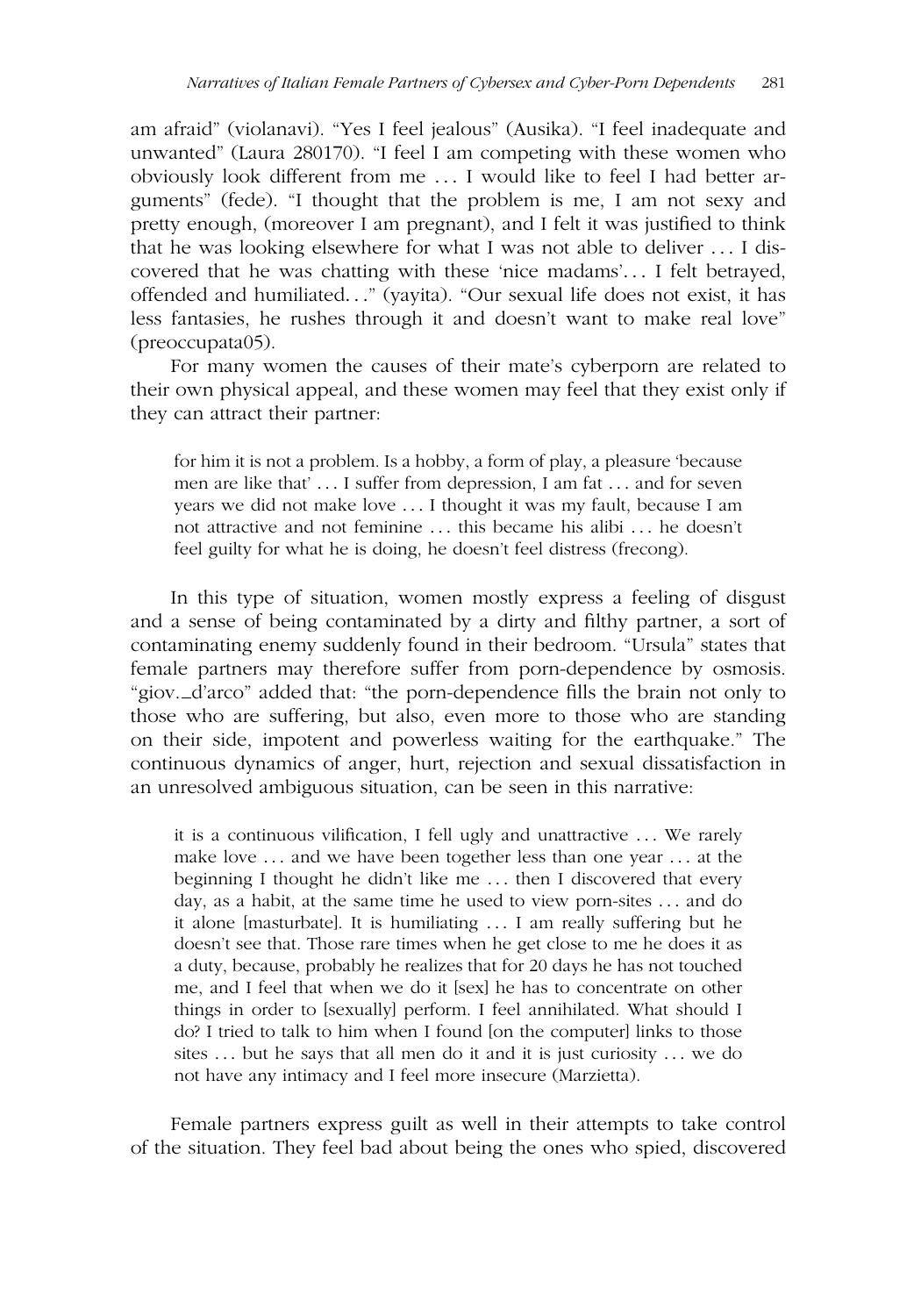and confronted their spouses. They feel bad when they are accused of behaving in ways that exacerbated their partners' behavior (scoobydo): "I am convinced by what he says to me, that I am the cause of 80% of the tensions that push him to porn-dependence." In fact, ambivalence is also present in the role female partners try to take in their attempts to solve the problem by being involved and caring, snooping, and controlling, or remaining passive and detached. On the one hand, there is a tendency to snoop after the partner's activity, but on the other this behavior aggravates confidence and mature communication among the couple: "in substance our story is over, because I control, and I don't let him live. At the age of 26 a person should not get crazy, by snooping I am harming my sleep and my health" (Ricciariccia78).

The ambivalence in making sense of the problem is also exacerbated by attempts at problem solving. Many think that their partners should be treated as mature adults. There are female partners who define this as immoral behavior by adult and responsible people who have the will to decide and determine their life: "we have to stop treating them like children" (giov. d'arco). For others, like "Carrie.Brashaw," the medical excuse seems more than plausible: at the beginning she was convinced that her partner was undergoing some physical weakness: "I tried to be sexier, but nothing. Should I try to help him, encourage him to recover his physical fitness?"

Some express an attitude of justification or excuse for the male's behavior by defining it as a disease ("dependence," "sexual addiction," "obsessivecompulsive disorder"), which is beyond the male's control and responsibility, and therefore can be justifiable or excusable: "I love him very much, he made me feel bad ... but I want to stay on his side. I need something that will prevent me from falling down too" (sbrilluccichina). Another participant in a similar condition of moral ambivalence in her problem solving attempts stated: "I oscillate between a desire to help him and disgust for what he is doing, and I cannot forget all the money he spends, which could be useful for our future life" (pornobasta).

As stressed by Schneider (2002), there is a paradox when the partner at this stage believes that additional information will enhance her or his ability to manage the situation. Partners who are computer-savvy learn how to trace the user's activities, and in some cases may even try to entice their partner by logging onto the same chat rooms themselves under false names. Rather than a mature confrontation, this dynamic leads to a game of (female adult) seek and (male childish) hide, which does not provide a solution and may even exacerbate the state of ambivalence and ambiguous loss.

## Recovery

This paper mostly focused on a transition from a stage of ignorance/denial to a stage of shock/discovery. The participants' messages say less about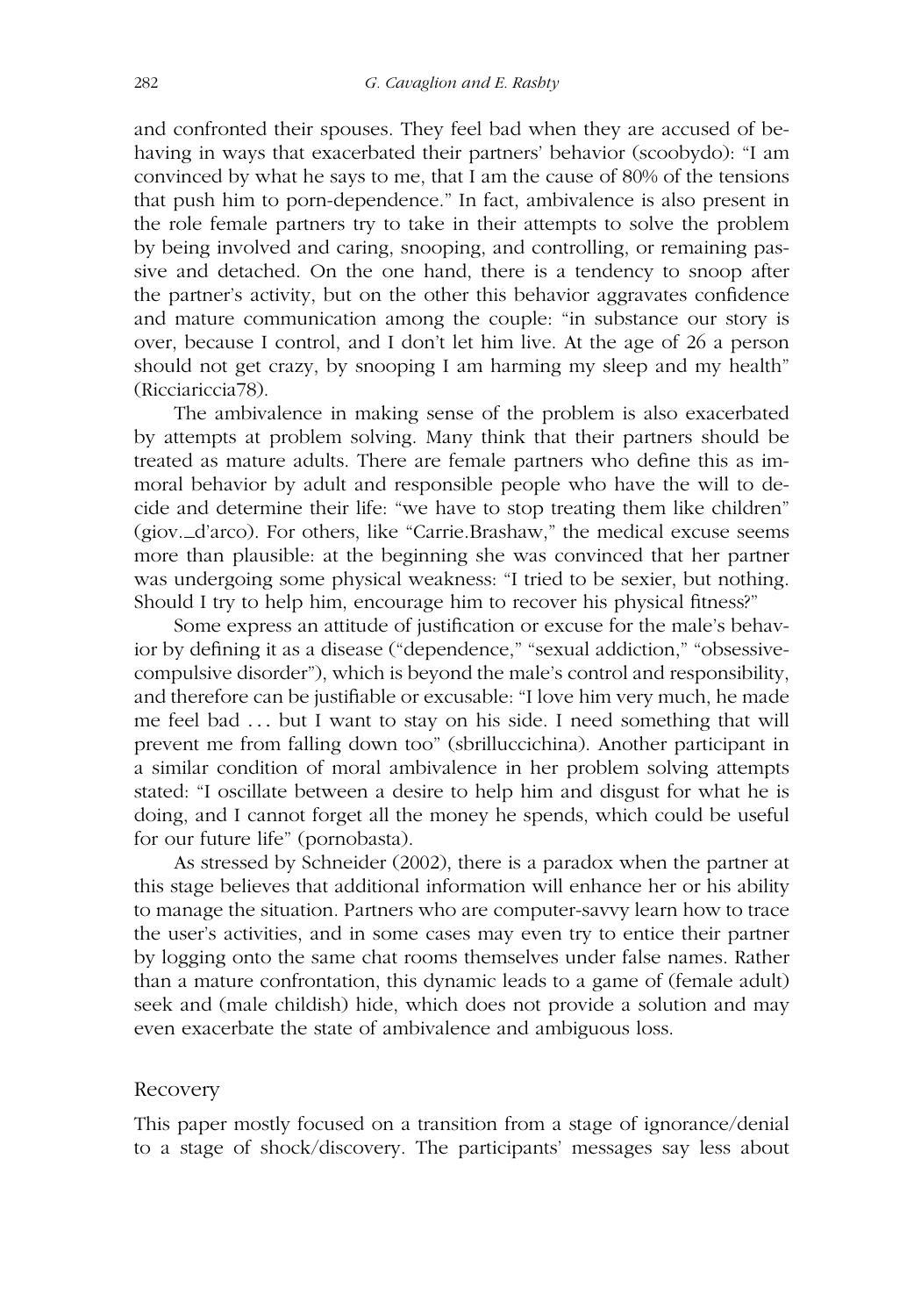constructive problem-solving, namely the stage of pre-recovery and recovery (Schneider & Weiss, 2001, p. 128–129). In describing the phases of prerecovery of partners of sex addicts (co-addicts) in the pre-cybersex era, Milrad (1999) found the end of the pre-recovery phase and the beginning of recovery to be related to the awareness that they are in crisis and need help. Similarly, partners of cybersex addicts enter the crisis stage when they realize that their problem-solving efforts have been unsuccessful and when the cost of remaining in the status-quo become intolerable. Examples include depressive symptoms, isolation, loss of libido, a dead marriage, their own dysfunctional behaviors in some cases (extra dyadic affairs, excessive drinking, violence), as well as awareness of the effects on the children of the family dysfunction. This is the stage when the partner seeks help for herself rather than assisting the cybersex user. Once the partner is in therapy and getting help, the equilibrium of the system is disrupted, which will force some type of real change. Either the problematic behavior will change as the cybersex user too becomes engaged in treatment, or the relationship will end.

As said, the life expectancy of the forum examined in this research was too short, and few messages indicated successful cases of problem solving. Only a few women reported attempts to start any sort of therapy, and only one woman was left by her partner. This suggests that awareness of the ambivalent condition and the capacity to share this feeling, even in an anonymous forum can be a significant step towards improvement. Women capable of breaking through the defense of denial can take the first step toward recovery (Canning Fulton, 2002). In these messages, anger toward the partner is sometimes expressed as an attempt to problem-solve the condition of ambiguous loss or at least the stagnation of the relationship: "We cannot suffer forever, they should understand that we have our needs. They want to sink, so let them sink, but we will not follow them" (Roberta Calace). And more directly: "sometimes I become very aggressive. I cannot control myself and he doesn't understand me, he says that he needs his space" (ausika). Others express anger directed against the computer and the cyber-porn industry: "They are whores, bitches, sick ugly women (ausika).

Other expressions of awareness of the state of ambivalence and ambiguity can be found in the level of solutions, as captured in the following message: "Where is my mistake? ... I am afraid to justify his behavior ... which approach should I use? ... be angry? ... understanding? ... should I judge him? ... talk? ... pretend that nothing happened?" (laura280170).

The following message shows that beside emotional ambivalence and confusion about steps to be taken, there is also an attempt to recognize the ambiguous condition and avoid antithetic attitudes toward present-absent, good-bad male partners, accusation vs. excuses, etc. As "Lieve" schematically stressed, her ambivalence has many facets, and she can see the ambivalence which is making her traumatized: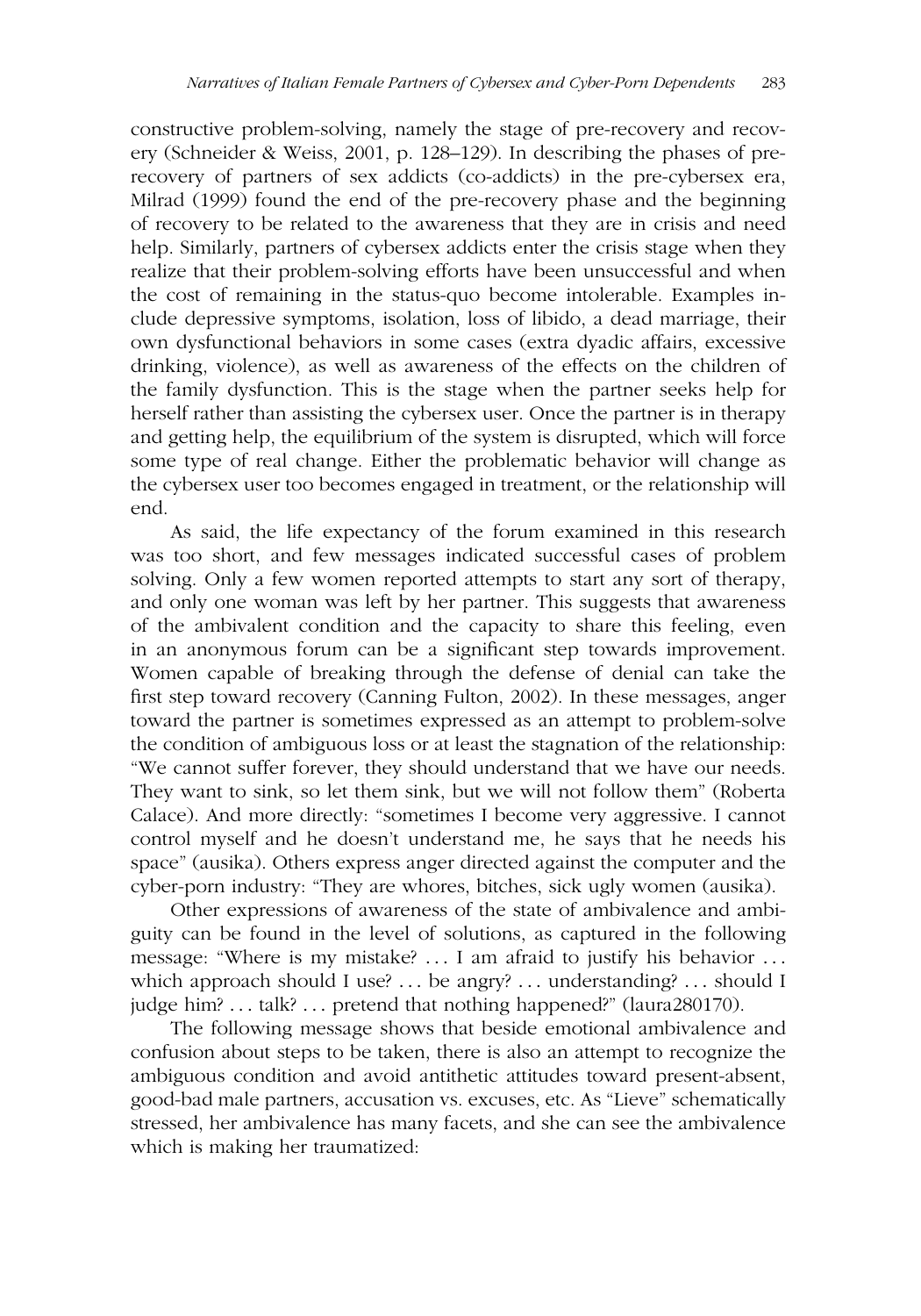- "I love him" vs. "He did a terrible thing to me"
- "I love him very much" vs. "How can I forgive him?"
- "He exaggerated" vs. "Is it really so severe?"
- "Leave him on the spot" vs. "He is so perfect that I forget all his evil deeds"
- "I go there [when he is on the computer] and humiliate him" vs. "I don't want fights"

Hence defining the problem, identifying its ambivalence and ambiguity, and sharing distress with other women, even in an anonymous (but accessible) forum can be seen as a significant step toward self-awareness and improvement.

# **CONCLUSION**

This paper examined the narratives of spouses or live-in girl-friends in an online Italian support group of partners of male porn-dependents. It stressed the participants' difficulty to name, make sense of the problem, share with others, and receive cultural recognition (meta-narrative) of the new condition. Women perceived emotional ambivalence and ambiguous loss when their partner was physically present but psychologically absent. There is a split in their perception of the past and the present, a difficulty integrating the porn-dependent "bad" behavior with the good sides of their porn-dependent mates. Because of the nature of the behavior of porn dependence women oscillate between moral accusation and medical excuse, between neglecting and denying and snooping. The third presence of the computer in virtual life is unclear, and creates a sense of contamination and unbearable competition in the bedroom and in real life.

By clustering messages in analytically relevant ways, this paper mapped similarities and identified themes and patterns under the concepts of emotional ambivalence and ambiguity loss (Boss, 1999). Further studies of first hand narratives of female partners of porn-dependents in other countries should focus on the liminal condition and ambiguous loss perceived by these women and the importance, in therapeutic settings, of self awareness about this condition of emotional split.

# **NOTE**

1. All messages were translated from Italian by the co-author, G.C.

## **REFERENCES**

Agar, M., & Hobbs, J. (1982). Interpreting discourse: Cohering and the analysis of ethnographic interviews. *Discourse Processes*, *5*, 1–32.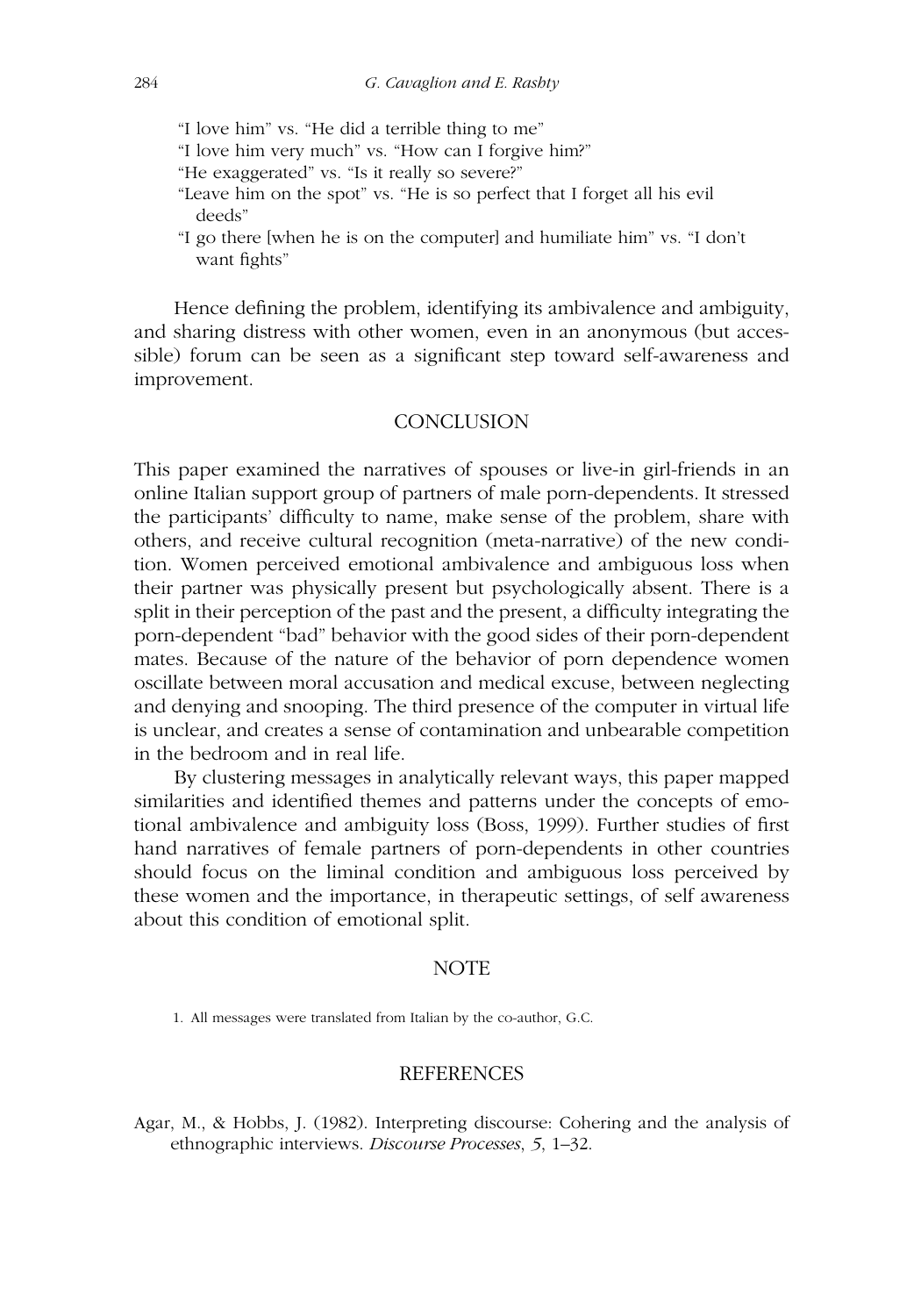- Amichai-Hamburger, Y. & Furnhan, A. (2007). The positive net. *Computers in Human Behavior*, *23*, 1033–1045.
- Baym, N. (1995). The emergence of community in computer-mediated communication. In S. Jones (Ed.), *CyberSociety: Computer-Mediated communication and community*, (pp.138–63). Thousand Oaks, CA: Sage.
- Boss, P. (1999). *Ambiguous loss: Learning to live with unresolved grief*. Cambridge, Massachusetts: Harvard University Press.
- Canning Fulton, M. (2002). Breaking through defenses. In P. Carnes & K. Adams, (Eds.), (*Clinical management of sex addiction*, (pp.31–44). New York: Brunner-Routledge.
- Cavaglion, G. (2008). Narratives of self help of cyber-porn dependents. *Sexual Addiction & Compulsivity*, *15*, 195–216.
- Cavaglion, G. (2009). Cyber-porn dependence: voices of distress in an Italian Internet self-help community. *International Journal of Mental Health & Addiction*, *7*, 295–298.
- Cooper, A. (1998). Sexuality and the Internet: Surfing into the new millennium. *CyberPsychology & Behavior*, *1*, 187–193.
- Cooper, A., Delmonico, D. & Burg, R. (2000a). Cybersex users, abusers, and compulsive: New findings and implications. *Sexual Addiction & Compulsivity*, *7*, 5–29.
- Cooper, A., McLoughlin, I., & Campbell, K. (2000b). Sexuality in the cyberspace: Update for the 21th century. *CyberPsychology & Behavior*, *3*, 521–536.
- Cooper, A., Putnam, D., Planchon, L., & Boies, S. (1999a). Online sexual compulsivity: Getting tangled in the net. *Sexual Addiction & Compulsivity*, *6*, 79–104.
- Cooper, A., Scherer, C., Boies, S. & Gordon, B. (1999b). Sexuality on the Internet: From sexual exploration to pathological expression. *Professional Psychology: Research & Practice*, *30*, 54–164.
- Delmonico, D. (2002). Sex on the superhighway: Understanding and treating cybersex addiction. In P. Carnes & K. Adams (Eds.). *Clinical management of sex addiction*, (pp.239–254), New York: Brunner-Routledge.
- Durkin, K. (2004). The Internet as a milieu for the management of a stigmatized sexual identity. In D. Waskul (Ed.) *Net.seXXX: Readings on sex, pornography and the Internet*, (pp.131–147), New York: Peter Lang.
- Goodman, A. (1998). *Sexual addiction: An integrated approach*. Madison: International Universities Press.
- Greenfield, D. (1999). *Virtual addiction: Help for Netheads, Cyberfreaks, and those who love them*. Oakland, CA: New Harbinger Pub.
- Greer, C. (2004). Crime, media and community: Grief and virtual engagement in late modernity. In J. Ferrell, K. Hayward, W. Morrison & M. Presdee (Eds.), *Cultural criminology unleashed*, (pp.109–118), London: Glass House Press.
- Griffiths, M. (2004). Sex addiction on the Internet, *The Janus Head*, *7*, 188–217.
- Grinnell, R. (1997). *Social work research and evaluation: Quantitative and qualitative approaches*. Itasca: Peacock.
- Grohol, J. (1998). Future clinical directions: Professional development, pathology, and psychotherapy on-line. In J. Gackenbach (Ed.): *Psychology and the Internet: Intrapersonal, interpersonal, and transpersonal implications*, (pp.111–138), San Diego, CA: Academic Press.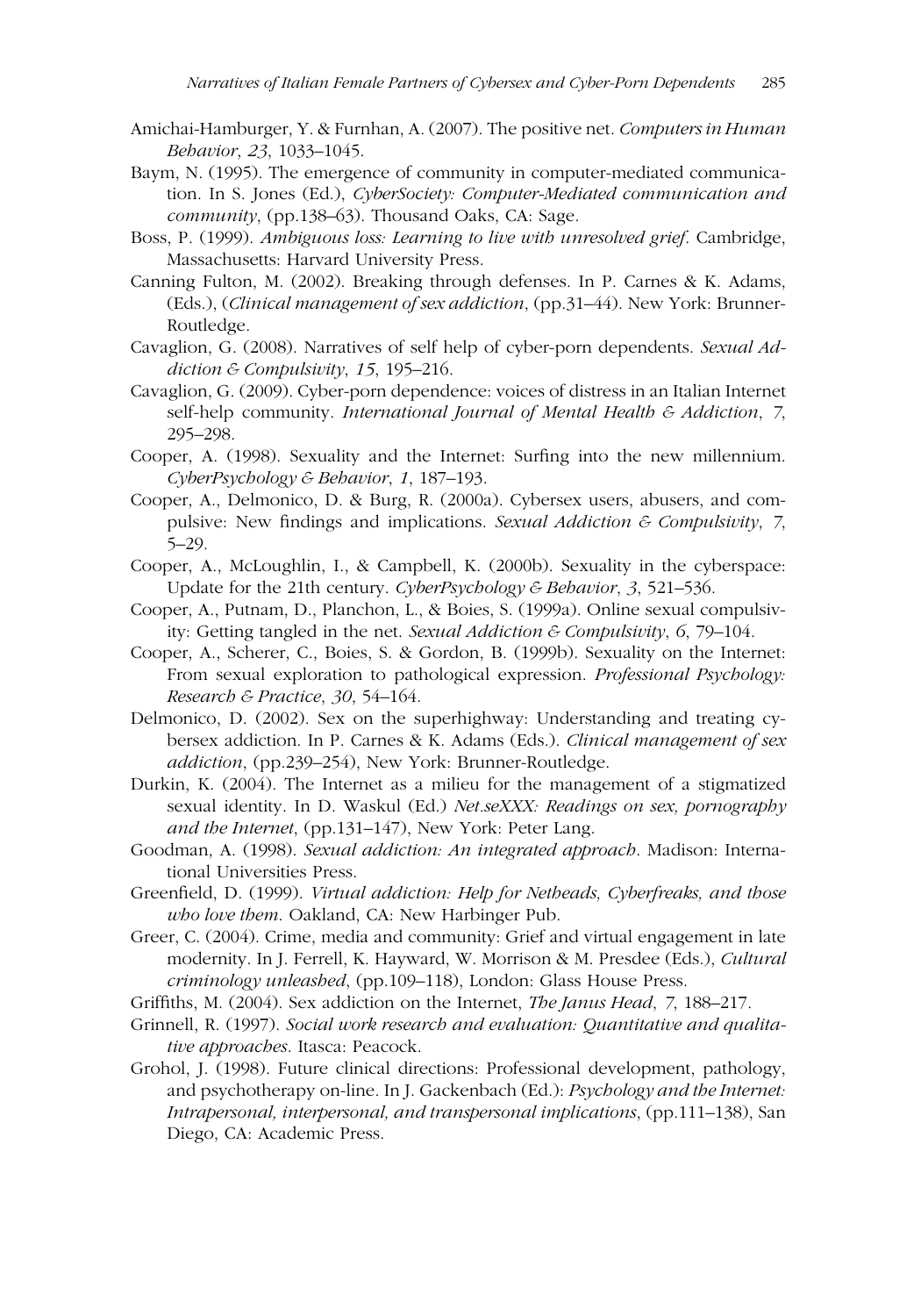- Janoff-Bulman, R. (1992). *Shattered assumptions: Towards a new psychology of trauma*. The Free Press: New York.
- King, S., & Moreggi, D. (1998). Internet therapy and self-help groups—the pros and cons. In J. Gackenbach (Ed.): *Psychology and the Internet: Intrapersonal, interpersonal, and transpersonal implications*, (pp.77–106), San Diego, CA: Academic Press.
- La Repubblica Correspondents (2002). Sessodipendenza: ne soffre il 5% degli uomini italiani. *La Repubblica*, March 15, p. 3 (in Italian).
- Milrad, R. (1999). Coaddictive recovery: Early recovery issues for spouses of sex addicts. *Sexual Addiction & Compulsivity*, *6*, 125–136.
- Mitchell, K., Becker-Blease, K., & Finkelhor, D. (2005). Inventory of problematic Internet experiences encountered in clinical practice. *Professional Psychology: Research and Practice*, *36*, 498–509.
- Orzack, M., & Ross, C. (2000). Should virtual sex be treated like other sex addictions? *Sexual Addiction & Compulsivity*, *7*, 113–125.
- Parker, T., & Wampler, K. (2003). How bad is it? Perceptions of the relationship impact of different types of Internet sexual activities. *Contemporary Family Therapy*, *25*, 415–429.
- Punzi, V. (2006). *Io pornodipendente sedotto da Internet*, Milan: Costa & Nolan (in Italian).
- Rappaport, J. (1994). Narrative studies, personal stories, and identity transformation in the mutual-help context. In T. Powell (ed.) *Understanding the self-help organization: Frameworks and findings*, pp. 227–247, London: Sage.
- Reid, E. (1998). The self and the Internet: Variation on the illusion of one self. In J. Gackenbach (Ed.): *Psychology and the Internet: Intrapersonal, interpersonal, and transpersonal implications*, (pp.29–42), San Diego, CA: Academic Press.
- Rheingold, H. (1994). *The virtual community: Finding connection in a computerized world*. London: Minerva.
- Riessman, C. (1993). *Narrative analysis*. Newbury Park CA: Sage.
- Roscoe, B., Cavanaugh, L., & Kennedy, D. (1988). Dating infidelity: Behaviors, reasons and consequences. *Adolescence*, *23*, 35–43.
- Sanders, T. (2008). *Paying for pleasure: Men who buy sex*, Portland: Willan.
- Schneider, J. (2000). Effect of cybersex addiction on the family. *Sexual Addiction & Compulsivity*, *7*, 31–58.
- Schneider, J. (2002). The new "Elephant in the living room": Effects of compulsive cybersex behaviors on the spouse. In A. Cooper (Ed.): *Sex and the Internet: A guidebook for clinicians*, (pp.169–186), New-York: Brunner/Routledge.
- Schneider, J. & Weiss, R. (2001). *Cybersex exposed: Simple fantasy or obsession?* Center City, Minnesota: Hazelden.
- Thomas, J. (2004). Cyberpoaching behind the keyboard: Uncoupling the ethics of "virtual infidelity." In D. Waskul (Ed.): *Net.seXXX: Readings on sex, pornography and the Internet*, (pp.149–177), New York: Peter Lang.
- Turner, V. (1967). Betwixt and between: The liminal period in rites de passage. In V. Turner (Ed.): *The Forest of symbols*, (pp.93–111), Ithaca, NY: Cornell University Press.
- Waskul, D., Douglass, M., & Edgley, C. (2000). Cybersex: outercourse and the enselfment of the body. *Symbolic Interaction*, *23*, 375–397.